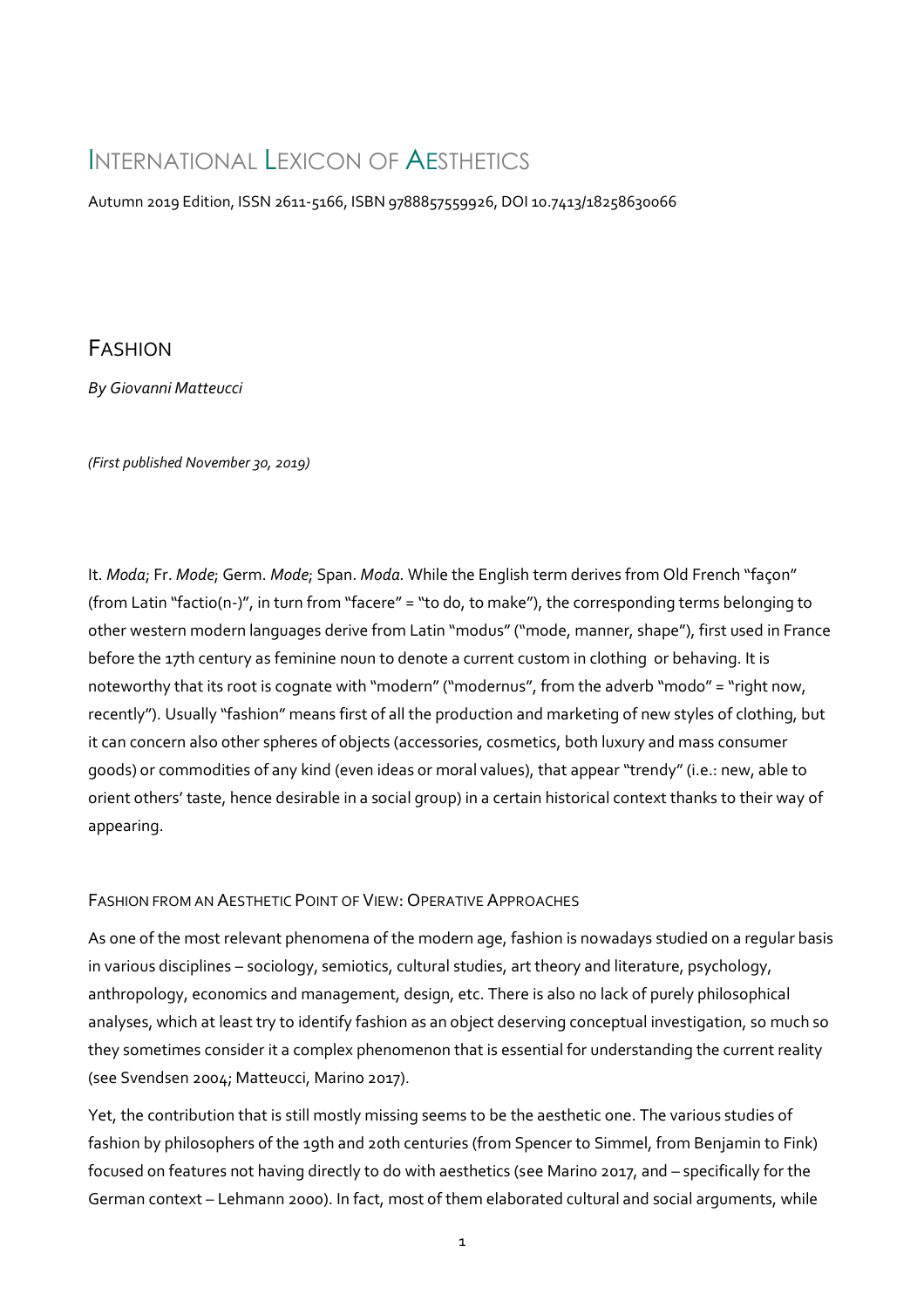#### FASHION

only a few examined experiential and conceptual structures underlying the phenomena of fashion, almost carefully avoiding purely aesthetic arguments. Still today it is to say the least unusual to find actual scholars of aesthetics who address this issue in a not exclusively rhapsodic manner (among the rare exceptions: Moreno-Márquez 2010; Wolfendale, Kennett 2011; King 2017; Matteucci 2017). This probably reflects the fact that aesthetics was born as a philosophical discipline from a very radical gesture, i.e., the exclusion of the dimension of practicality from the determination of pleasure considered to be strictly aesthetic. And since interest is the foundation for the aesthetic pleasure generated by the experience of fashion, a philosophical approach faithful to the axiom of disinterested pleasure inevitably tends to ignore that experience from the scope that it considers its purview (see also Negrin 2012).

Not surprisingly, the first aesthetic reflections on fashion of some conceptual depth arose in the 19th century not so much in the field of philosophy but above all in literature. Balzac, Wilde, Baudelaire, d'Annunzio, Carlyle, Mallarmé: all of them show an interest in this phenomenon and often in its aesthetic implications not only in their literary works, but also in purely theoretical writings surely requiring speculative engagement. We can define that which is expressed in the writings concerning fashion by these extraordinary authors a kind of *operative* aesthetics. Basically, it constitutes the reflexive-pragmatic equivalent of the phantasmagoric reality that dominated the urban and metropolitan scenarios that the great 19th-century literature had persistently expressed, described and narrated in every national variation. It could therefore be said that the aesthetics of fashion was not absent for long but kept strictly outside the sphere of relevance attributed officially to philosophical aesthetics.

The only exception was the limited – but long-lasting (see Miller 2007) – debate on the legitimacy of including fashion in the fine arts system, taking as a starting point the same ideological framework underlying the origin of philosophical aesthetics, thereby instilling suspicions of fashion as an impure phenomenon from a theoretical point of view and therefore unworthy of speculative consideration per se. In these cases, the label "Aesthetics of Fashion" sounds like an attempt to programmatically determine a specific case study of a more general theoretical perspective. Therefore, it indicates a mere operative extension of the philosophy of fine arts.

#### FASHION FROM AN AESTHETIC POINT OF VIEW: TOWARDS A THEORETICAL APPROACH

We should wonder, however, whether we can consider a second manner of interpreting the label "Aesthetics of Fashion". This could indicate that set of issues that fashion itself poses not only from an already established aesthetic viewpoint but most importantly in the perspective of a requalification of the aesthetic in general. In this genuinely theoretical sense, the first question to be raised is which consideration of the aesthetic is implied by fashion (not projected onto it), i.e., which type of reflectiveconceptual understanding of the aesthetic it implicitly entails, or even more radically which aesthetic knowledge it demands. As multifaceted as it is, fashion certainly has to do with elements like style, shape, taste, beauty. But is it true that these elements, for how they act in this environment, are easily attributable to canonical categories that stand at the centre of the experience of the arts as traditionally understood and that are widely irreflexively used by common sense? If there are differences, is it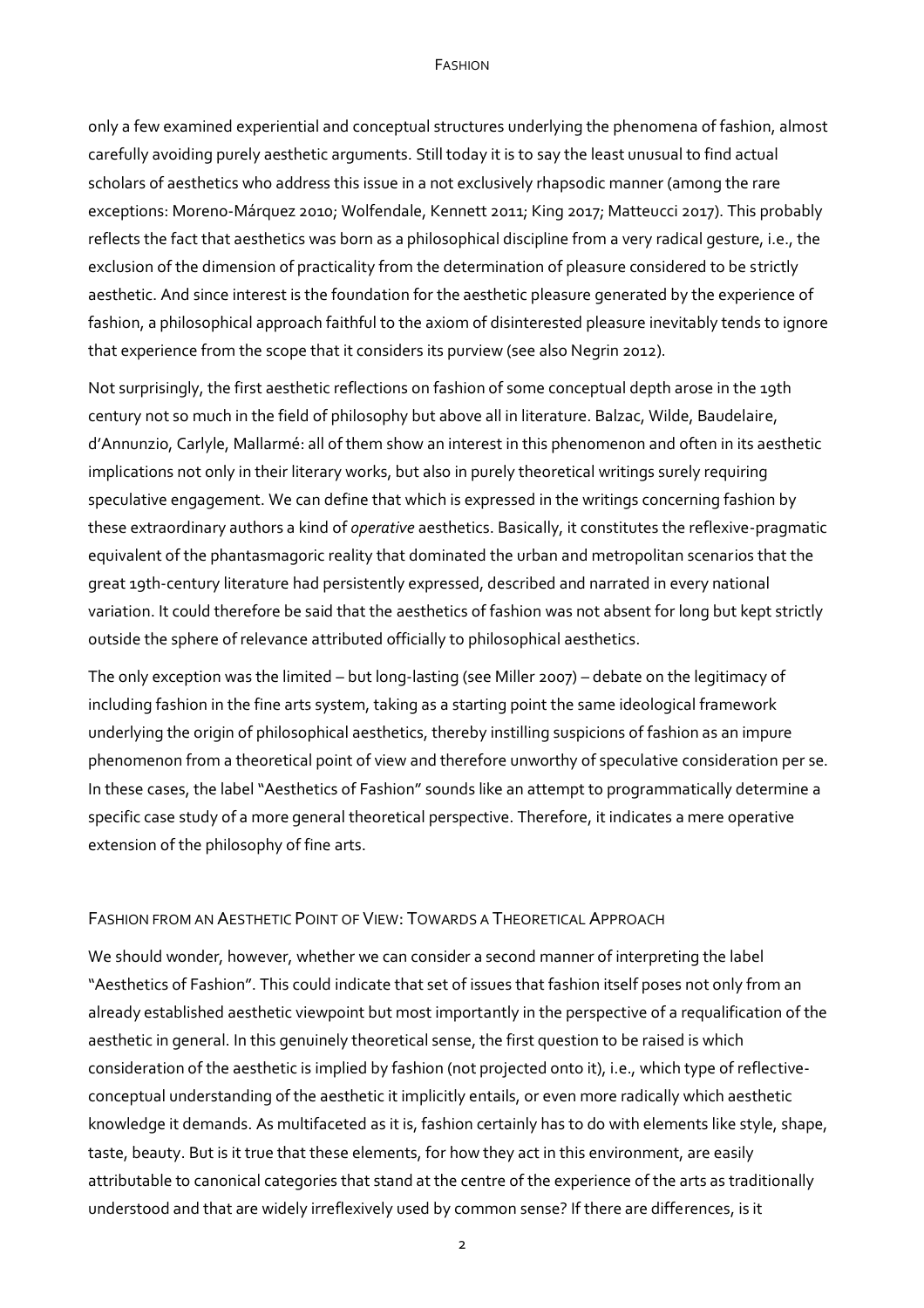something that makes compatible or, to the contrary, incompatible the aesthetics implied by the first and the aesthetics implied by the second? In short, which is the aesthetics that does not simply "refer" to fashion, but that is *fashion's own*? And finally, what relationship can there be between fashion's aesthetics and the aesthetics dictated by other contemporary phenomena equally inextricably entangled with both extraordinary technological advances of the latest generations and the new social regime of the so-called "aesthetic", "artistic" and/or "artist" capitalism in the age of globalization (see Böhme 2016; Lipovetsky, Serroy 2013)?

If fashion is the manner in which beauty generates the consumption of commodified goods thus requiring an always new production, if then it entails a notion of the aesthetic based on its use rather than its contemplation, it requires a conception of it founded on practices rather than on ideas or idealities. This remark would be sufficient to understand the difficulty of philosophy in general – and philosophical aesthetics specifically – to deal with it, although the history of 19th- and 20th-century philosophy shows that a heterogeneous group of thinkers expressed a genuine curiosity and interest on clothing and fashion, and although some authors have recently attempted at developing philosophical inquiries into fashion. While philosophy has usually privileged thematical and conceptual categories over practical structures of experience, only an aesthetics able to juggle notions that do not lose their operational and pragmatic component seems equipped to understand phenomena like fashion. Fashion can thus become a relevant transformation factor for aesthetics in general, thereby helping to bridge the persistent gap in the fashion/philosophy relationship due to the neglect of the dimension of the practices.

Following this theoretical approach, aesthetics meets, with fashion, a series of problems that are farreaching. First of all, a question is to understand to what extent fashion can properly be considered an expressive "language", as the semiotic research inaugurated by Barthes (1967) and developed by various theorists during the 1980s and 1990s seems to presume (see Edwards 2011: 20-32), which would imply the possibility of reducing the content of fashion to a propositionally determinable element. Opposed to this view is the insistence on uses. This is a privileged plan for social investigations and would bring the aesthetics of fashion closer to a sort of institutional theory, but with some amendments. In fact, this theory should be critically revisited on the basis of the consideration of the dynamic fluidity of behaviors and constraints that apply within the field of fashion, and above all of the interactional complexity that characterizes the definition of trend and taste today, emphasizing "when", rather than "what" fashion is (see Loschek 2009).

Partially linked to this issue is a way of analyzing fashion on the basis of its anthropological function, starting from the role that fashion plays in sexual selection according to Darwin's account (see Menninghaus 2003: 66-137). On the one hand, fashion is the aesthetic tool for creating a common ground for imitation-distinction processes through which *Homo Sapiens* interacts in a group (following the line of research inaugurated by Simmel 1911 and updated by Bourdieu 1979). On the other hand, fashion aesthetic taste can establish significance outside of cognitive schemes, and so can orient *Homo Sapiens* in his/her primary transactions with natural and cultural environments (Wilson 2003: 1-15) accomplished within the sphere of human appearance (Naukkarinen 1999).

3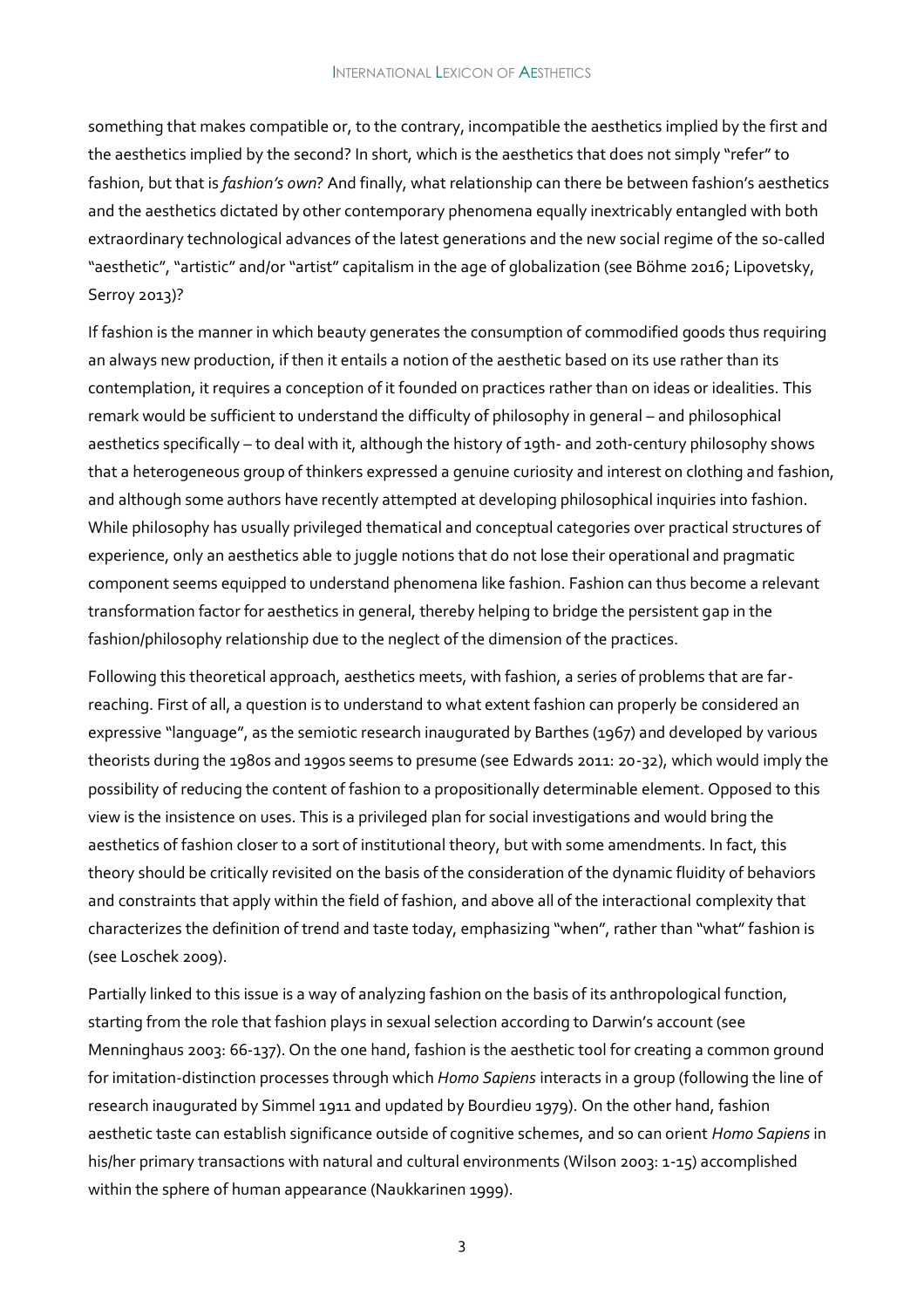#### FASHION AS AN AESTHETIC ISSUE

This can be proved by considering the following problem. It is precisely in an aesthetic manner that fashion solves the important question of extracting sense also in the absence of contents that can be defined cognitively. It does so by insisting on "tacit", "embodied", "non-representational" elements that are significant from the perceptual, expressive and emotional point of view (see Eckersley 2008). In this way it compensates with the obsolescence cycle for the lack of definite and stable structures. In the spiral of fashion, consumption takes place thanks to the compulsion to repeat the experience of consumption itself for it is emotional and socially aggregating, hence according to intrinsically aesthetic coordinates. Its aim, although still linked to practical concerns, is not the satisfaction of a specifically determinable need the purchased good would be merely instrumental for. For this reason, the experience of fashion, in its characterization which radically differs from the canonical view of aesthetics as a philosophy of art, paradoxically becomes paradigmatic of the current forms of art experience. And, in fact, today artworks are purchased – just like fashion items – as the pledge of a direct and emotional encounter with those who have produced them rather than on the basis of a formal or content-oriented appreciation, and hence "not for conformist or speculative reasons, but for emotional, relational ones" (Lipovetsky 2006: 87). As Lipovetsky illustrates: "In such cases the purchase expresses a personal link, a choice, an emotional way of positioning oneself in a milieu. It reflects an expressive, user-friendly individualism" (*ibidem*).

Secondly, it is on the aesthetic level that fashion seems to act today as an agency for the construction of individual and social identities, giving emphasis to the dominant processes of aestheticization. In this sense it can be reasonably defined as the matrix to that spread of the aesthetic in the everyday that characterizes our era (see Iannilli 2017). This aspect is usually dealt with by shedding negative light on it as a mere commodifying alienation. And yet, precisely in the consumption of the aesthetic, fashion seems to offer a different possibility.

By conferring symbolic value to a consumer good, fashion makes the commodity exceed the simple domain of exchange value. Fashion goods momentarily assume (also) the value of non-fungibility. The experience fashion generates is therefore not aimed at something external; as consumption of its own manifestation, i.e., as hyper-consumption, it takes the form of an immersive experience whose aspects then become an integral part of a life environment encompassing the organism involved in it. Therefore, it outlines a project of individual and social identity to which the consumer feels he/she belongs by virtue of his/her aesthetic skills, of his/her taste. It is in the (often tacit) exercise of this mediation that the apparent immediacy of fashion is aesthetically constituted and capable of configuring identity. So, it's true that we are oriented towards aesthetic value more than ever before. The point is that such aesthetic value can be regressive or emancipatory. It is regressive if it ignores its underlying dynamics, but also if it represses the logic that it follows. It is emancipatory when it nourishes the reflectivity which is immanent in *aisthesis*, to the extent that it fosters the perceiver's competence concerning the aesthetic condition of his/her own everyday life – exactly as it seems to happen in the case of fashion (see also Zangwill 2011).

4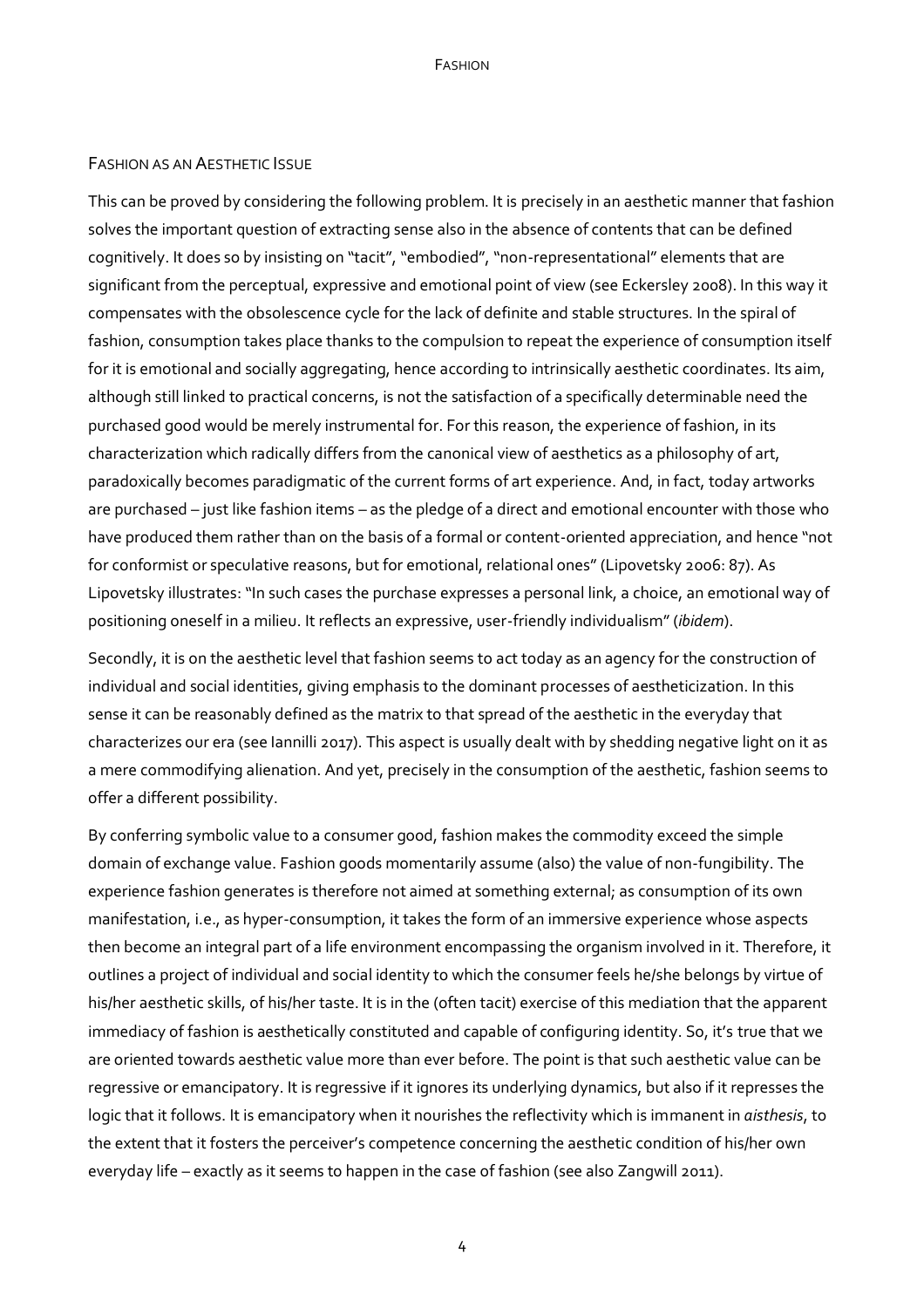Fashion certainly has to do with the processes of commodification and is therefore an economic phenomenon; it certainly has to do with public prestige and is therefore a social phenomenon (see Carnevali 2012); it certainly has to do with the display of personal identity and is therefore a psychological phenomenon; it certainly has to do with systems of communication and cultural expression and is therefore a phenomenon that is semiotic, anthropological, etc. But all these functions are made effective in and by a gratifying experience that tends to be distinguished by categories like beauty, style, glamour and the like, namely by the enhancement of positive aesthetic pleasure based on the potential – one might say: required – shared appreciation that marks the sphere of taste.

#### **BIBLIOGRAPHY**

- R. Barthes., *Système de la mode*, Paris, Seuil, 1967.
- G. Böhme, *Zur Kritik des ästhetischen Kapitalismus*, Frankfurt a.M., Suhrkamp, 2016.
- P. Bourdieu, *La distinction. Critique sociale du jugement*, Paris, Les Éditions de Minuit, 1979.
- B. Carnevali, *Le apparenze sociali. Una filosofia del prestigio*, Bologna, Il Mulino, 2012.
- A. Eckersley, *A non-representational approach to fashion*, in *Proceedings of IFFTI 2008*, Melbourne, RMIT University, 2008, accessed on November 10th, 2019, http://iffti.com.bh-in-10.webhostbox.net/downloads/papers-presented/x-RMIT,%202008/papers/p198.pdf
- T. Edwards, *Fashion in focus: concepts, practices and politics*, London-New York, Routledge, 2011.
- G. L. Iannilli, *How can Everyday Aesthetics meet fashion?*, "Studi di estetica", 7 (2017): 229-246, accessed on November 10th, 2019, http://mimesisedizioni.it/journals/index.php/studi-diestetica/article/view/536/913.
- I. King, *The aesthetics of dress*, Dordrecht, Springer, 2017.
- U. Lehmann, *Tigersprung: fashion in modernity*, Cambridge-London, The MIT Press, 20oo.
- G. Lipovetsky, *Art and aesthetics in the fashion society*, in J. Teunissen, J. Brand (eds.), *The Power of Fashion*, Amsterdam-Arnhem, Terra/ArtEZ, 2006: 70-90.
- G. Lipovetsky, J. Serroy, *L'esthétisation du monde. Vivre à l'âge du capitalisme artiste*, Paris, Gallimard, 2013.
- I. Loschek, *When clothes become fashion*, Oxford-New York, Berg, 20o9.
- S. Marino, *Philosophical accounts of fashion in the nineteenth and twentieth century: a historical reconstruction*, in Matteucci, Marino (2017): 11-45.
- G. Matteucci, *Estetica della moda*, Bruno Mondadori, Milano, 2017.
- G. Matteucci, S. Marino (eds.), *Philosophical perspectives on fashion*, London, Bloomsbury, 2017.
- W. Menninghaus, *Das Versprechen des Schönheit*, Frankfurt a.M., Suhrkamp, 2003.